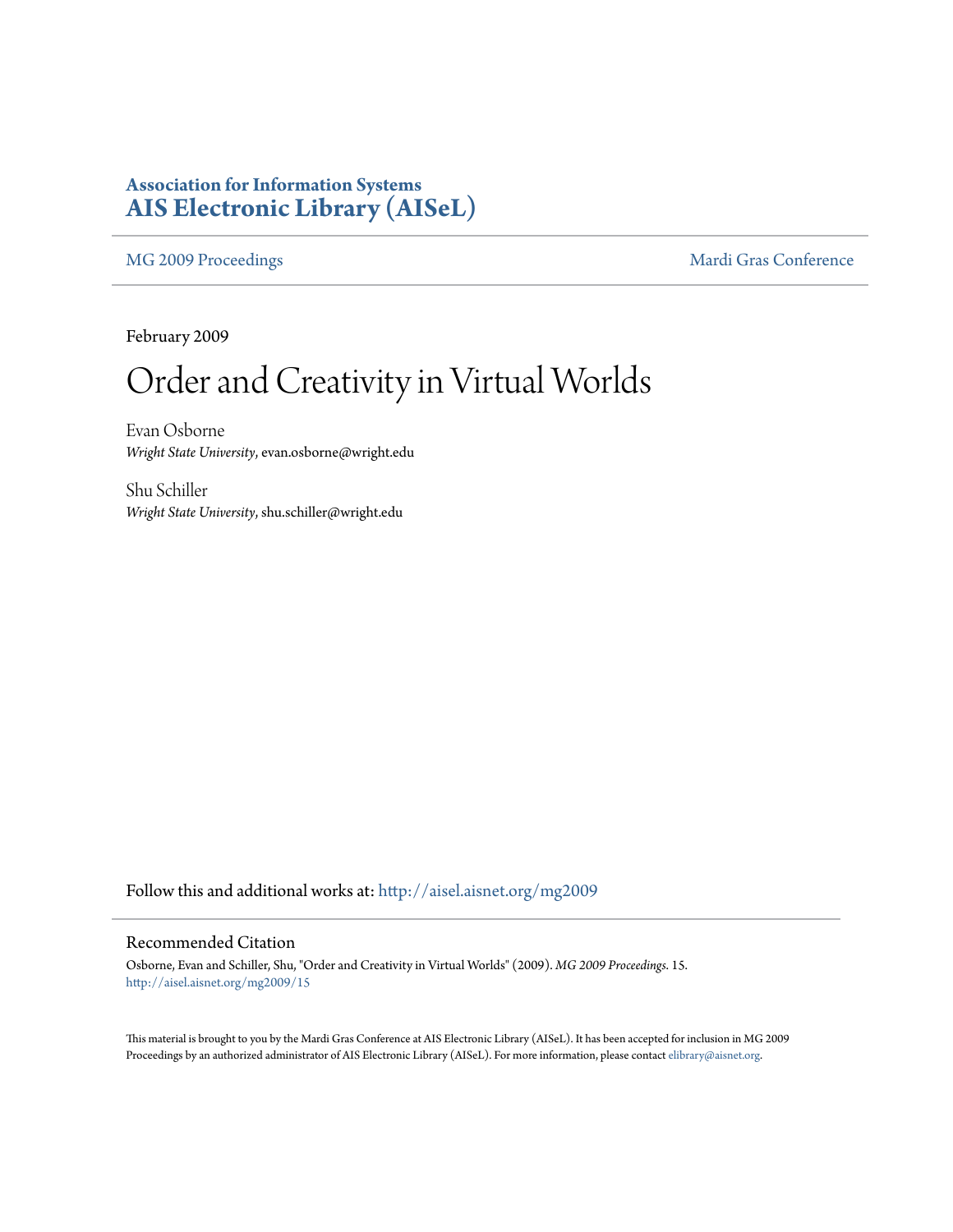# **Order and Creativity in Virtual Worlds**

**Evan W. Osborne**  Wright State University evan.osborne@wright.edu

**Shu Z. Schiller**  Wright State University shu.schiller@wright.edu

#### **ABSTRACT**

Economies are driven by dynamic creativity, but too much creativity, especially if it is predatory, can destroy an economy. This tradeoff has been known for centuries to political philosophers who have analyzed physical space, but has not been addressed in virtual space. Like physical economies, virtual economies face the tradeoff of encouraging freedom to experiment, while discouraging experiments that drive people away. Physical societies solve this problem both through encouraging competition and giving government the unique power to punish destructive activities. In virtual societies, this tradeoff has yet to be adequately assessed. Guided by the economic modeling of order and creativity, in this paper we discuss two types of behavior, constructive and destructive, to provide some guidelines, with references to experiences in physical economies, for establishing limitations on the freedom of action of virtual-economy participants.

#### **Keywords**

Order, creativity, virtual worlds, governance.

#### **INTRODUCTION**

In his masterwork Leviathan, Thomas Hobbes writes:

"The only way to erect such a common power, as may be able to defend them from the invasion of foreigners, and the injuries of one another, and thereby to secure them in such sort as that by their own industry and by the fruits of the earth they may nourish themselves and live contentedly, is to confer all their power and strength upon one man, or upon one assembly of men, that may reduce all their wills, by plurality of voices, unto one will: which is as much as to say, to appoint one man, or assembly of men, to bear their person; and every one to own and acknowledge himself to be author of whatsoever he that so beareth their person shall act, or cause to be acted, in those things which concern the common peace and safety; and therein to submit their wills, every one to his will, and their judgements to his judgement. This is more than consent, or concord; it is a real unity of them all in one and the same person, made by covenant of every man with every man, in such manner as if every man should say to every man: I authorise and give up my right of governing myself to this man, or to this assembly of men, on this condition; that thou give up, thy right to him, and authorise all his actions in like manner. This done, the multitude so united in one person is called a COMMONWEALTH." (Hobbes, 1972, p. 227)

The problem of how to organize social authority has preoccupied many of the greatest social thinkers in cultures around the world for thousands of years. Throughout most of this history, the creation of a new society was a matter either for abstract models of societies founded in a state of nature, or a question for historians investigating societies from the past. We could look into the results of a society's founding, or we could create an abstract conception of what its founding might have been like, but we could seldom observe the creation of a new society.

But thanks to modern information technology, now we can. People around the world now routinely create self-contained societies, with all the features of the broader ones outside – conflict, commerce, loyalty, betrayal, and more. Such societies are created on the platform of the Internet, which has the ability to bring many people together regardless of their physical locations. For instance online gaming, more formally known as massively multiplayer role-playing gaming (MMORPG), had grown to 217 million players by 2006 and is now a \$4.5 billion global market (ComScore, 2007). New technology, including the much increased bandwidth and speed of the Internet and powerful computer systems, has now enabled the creation of much more sophisticated online societies, for instance virtual worlds.

Virtual worlds are 3D graphically detailed and highly interactive environments functioning through a computer-application interface on the Internet. While there is not an agreed-upon definition, virtual worlds can be said to have three characteristics: community, commerce, and collaboration. People participate or "live" in virtual worlds in the form of their avatars, a digital representation of an individual in either human or non-human form. These avatars are known as residents, who have friends and live in communities. As of 2007 there were more than 100 virtual worlds on the Internet (Barnes, 2007), taking various forms and with different purposes. Some virtual worlds such as World of Warcraft (WoW) are gaming societies. Players work in teams and develop strategies for combat with other groups. Other virtual worlds are built with the intention to resemble the physical world, i.e. highly immersive and interactive. Second Life, reportedly inspired by the 1992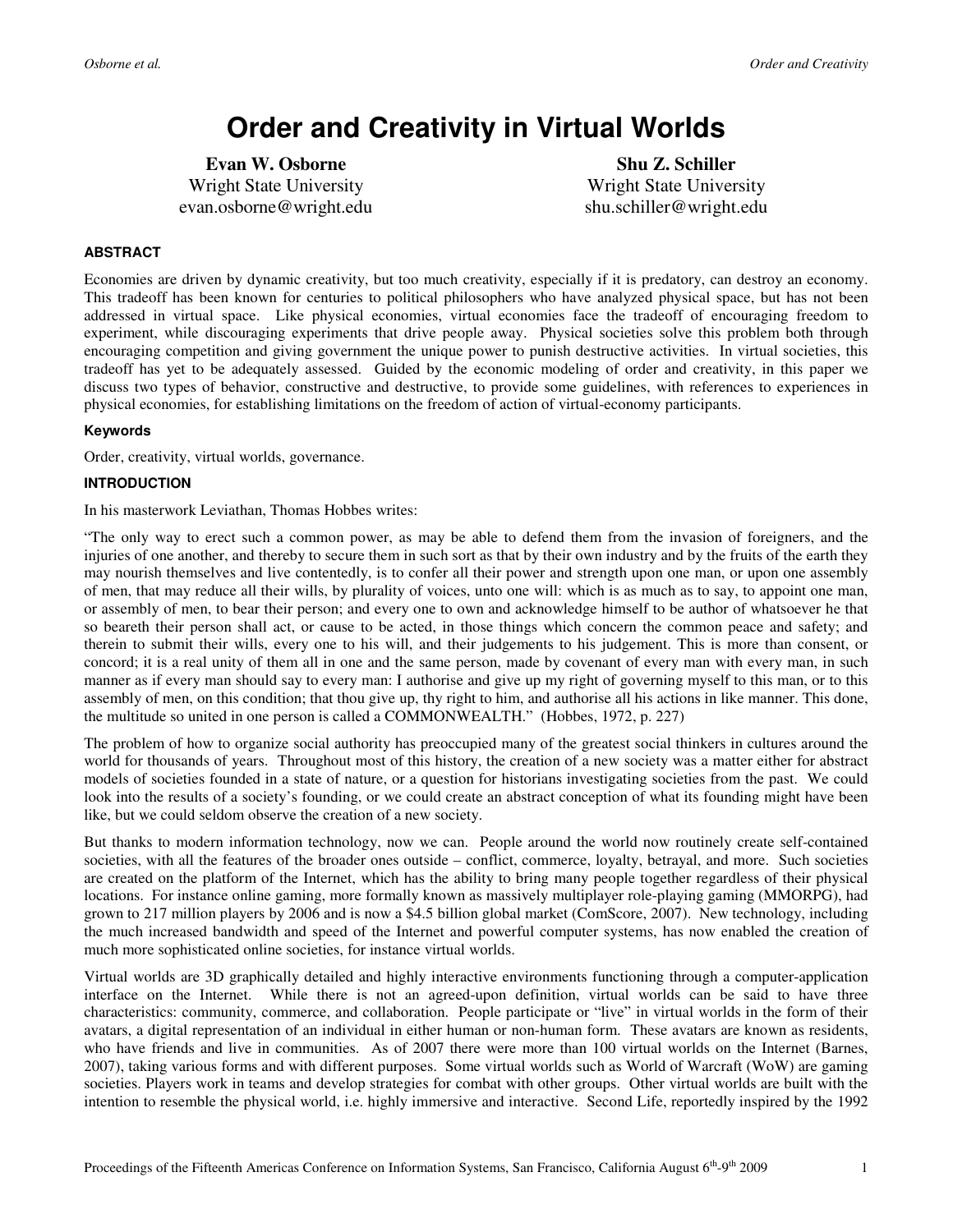novel Snow Crash, is the most popular and fastest-growing virtual world in this category and is said to be "as complex as the real world" (Rosedale, 2007).

Commerce is a substantial building block and catalyst of human activities in these virtual worlds. Buying and selling in virtual currency is very common and highly encouraged. In the third quarter of 2008 in Second Life, resident-to-resident transactions reached US\$102 million<sup>1</sup>. More importantly, Second Life is a user-created community. Given the ability to build content in virtual worlds, people own the intellectual property of the created content and can give away, sell, or trade it with any other resident. Often, people collaborate with each other in teams on creations and work, play, and live their virtual lives. The Internet makes it possible for people to meet and work without the restraint of their physical locations. Collaboration, together with community and commerce, serves as the key element supporting virtual world societies.

But despite their technological trappings, these societies are made up of humans, who bring their virtues and flaws with them. The question of how to order a virtual society is in many respects similar to its physical-world equivalent. This topic has never been explored in depth in the information-systems literature. Given the popularity of virtual worlds and their promising role in practice, it is critical to understand the mechanisms of these self-sustaining societies. We believe that the study of governance in physical space can benefit from thinking about how it occurs in virtual space, and vice versa. Taking an economic perspective, in this paper we focus on one particular question – that of the proper tradeoff between order and creative freedom. We begin by setting out the key issues in Sections 2-4 before investigating in Sections 5-8 the ways in which governance in virtual space is likely to be different. We end by speculating on the likely effect on politics in physical space of the lessons learned in virtual space.

#### **ORDER AND DISORDER**

The question of the proper balance of order and liberty is an ancient one. Hobbes depicted the state of nature absent government as a war of all against all, and erred on the side of order by arguing that the state must be given absolute power to maintain it. For others, such as Locke (1986) or Bastiat (1996), the state itself is not to be trusted with excessive power, because that power will be used in destructive ways. It is possible if not inevitable that even well-intentioned rules will create unintended consequences that the rule-drafters did not predict, which induces the rulemakers to draft ever-more complicated rules in a futile attempt to achieve the desired outcome, at tremendous consequence to both individual autonomy and social viability. The source of this problem, as the economist Friedrich von Hayek (1994) noted, is that planners know so little about the details of the world they govern that their clumsy rules inevitably cause people to react in unexpected ways, frustrating the planners' goals. The need to conform to or the cost of evading the planners' rules means that creative activity by individuals in possession of knowledge about particular opportunities, knowledge that is invisible to the planner, is stifled. In the limit, this ever-increasing control culminates in the catastrophe of totalitarianism. Thus, while a Hobbes might assert the need for a powerful state to prevent predatory behavior, a Hayek would emphasize the destructive effects of state control on individual freedom and creativity. There is therefore a compelling tradeoff between the order paradoxically necessary to enable creativity and the power that destroys it.

This tradeoff exists within the specific realm of economic creativity as well. On one hand an agent needs the freedom to experiment – to create a new business (or other social experiment) without restraint<sup>2</sup>. A controlling authority, even a wellintentioned one, may impose so many rules on starting entrepreneurial ventures, and on how they are run once they are established, that business costs will be cripplingly high. Fewer activities, even potentially promising ones, are undertaken, and society is poorer and less dynamic. On the other hand, the entrepreneur requires enforced order to a degree – his property rights must be protected, she must have a court system so that the contracts she enters into can be enforced, etc. He may even benefit if the government enforces various kinds of protections against unintentional harm, so that his customers have the confidence to do business with him.

#### **PRODUCTION AND DESTRUCTION**

-

These are the problems that governments in physical space face all the time. And in virtual worlds they are fundamentally the same, though different in some of the particulars. Some virtual worlds such as World of Warcraft and the Sims are purely gaming environments, while others, such as Second Life and Active Worlds, are developed for entertainment and commercial purposes (virtual commerce or virtual business). We focus here on these latter types of societies.

Such virtual worlds, which are as full of commercial activity as any physical society, allow users considerably more creative freedom than games. There are no pre-plotted scenarios, avatars do not normally die or lose their lives in the game, and most importantly, these virtual worlds allow creation of content by their residents, who own the intellectual property rights of the

<sup>&</sup>lt;sup>1</sup> Statistics were obtained from http://secondlife.com/whatis/economy\_stats.php on January 6, 2009.

 $2A$  "social experiment" is any commercial or non-commercial challenge to existing practices and beliefs.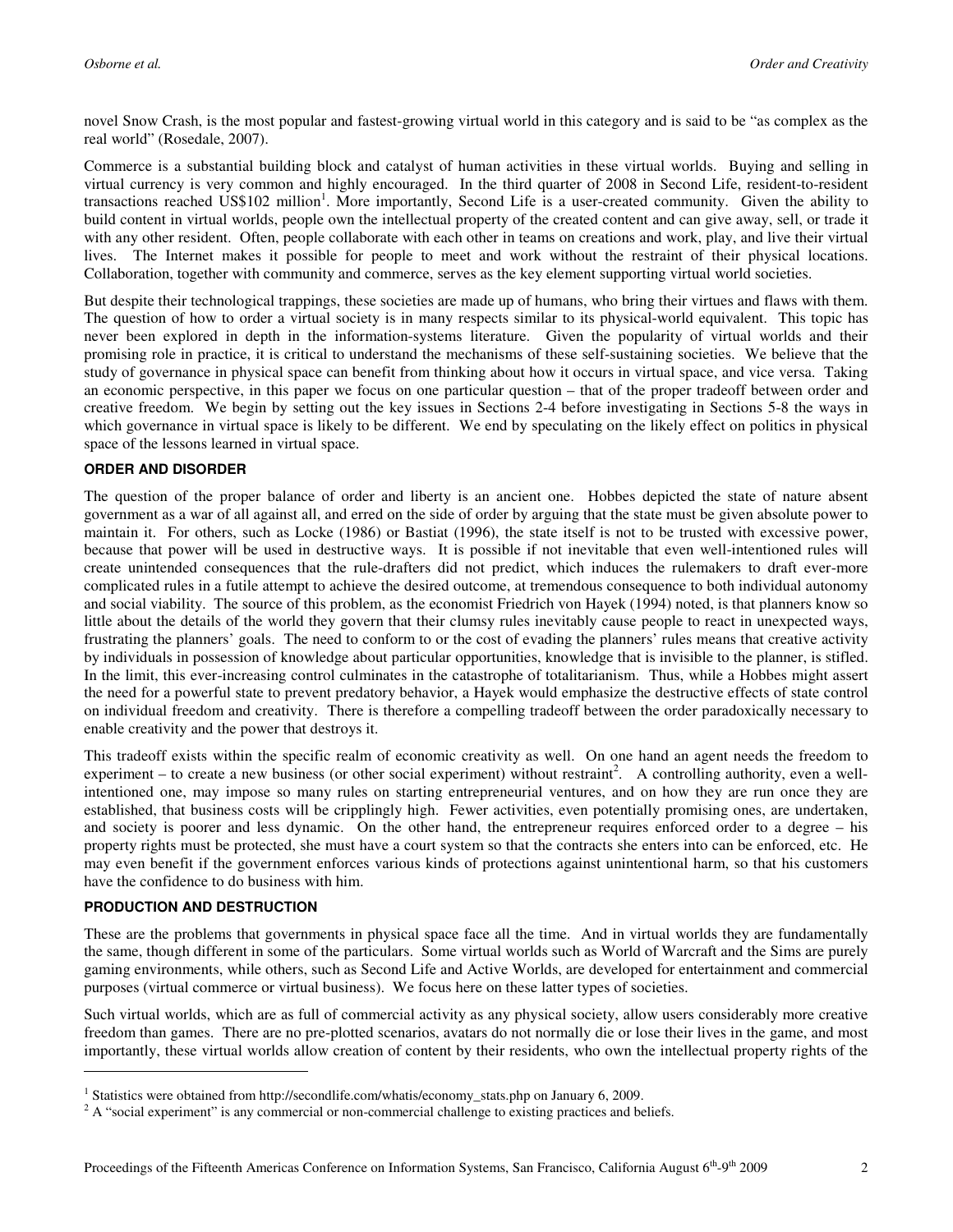created content. They are worlds in which individuals choose their pattern of interaction, with (unlike physical space) few institutional and geographic constraints written into the code by the worlds' creators. Like human society in physical space, such worlds are unpredictable and constantly evolving – they are whatever the users collectively build. For instance, in Second Life, all content is created by its users except for some standard objects provided in the default library repository of "structures." The ability to create in this way in virtual worlds, and the value such creativity has to users, is the fundamental reason why governance, which can excessively or insufficiently restrict individual creativity, is a balancing act. In virtual worlds, too little creativity makes a world uninteresting and therefore unprofitable, while too much makes it unpleasant or dangerous to the avatars who use it.

It is useful to distinguish between two kinds of activity – productive and destructive. Productive activity, through voluntary cooperation with other agents, leaves both better off – in physical space, such profit or not-for-profit activities as opening and operating businesses, or creating new cooperative social institutions such as a Boy Scout troop or a bowling league. Destructive activity leaves at least one participant worse off. And there are two varieties of destructive behavior – intentional and unintentional. Intentionally destructive (ID) behavior has the goal of forcibly limiting others' options, often by trying to seize their wealth – robbery, war, lobbying the government for special benefits unwillingly or unwittingly funded by other taxpayers, etc. Unintentionally destructive (UD) activities make someone worse off if certain contingencies happen, even though a seller may have (perhaps unreasonably) expected they would not. For example, in the physical world, selling medicine the seller knows to be ineffective but claims is safe is ID, selling food with ingredients purchased from the lowestcost supplier despite being subject to poor quality control may not be intentionally so, although from the buyer's point of view the effects are the same. Similarly, ID and UD activities are seen in virtual worlds. Examples of destructive behavior there include a "griefer" assaulting another avatar (a concept clearly analogous to physical-world assault) or the coding of malicious scripts into seemingly benign objects such as a bouquet of roses. On the other hand, virtual banks may fail, taking the savings of participants with them, a form of UD behavior – the bank was not founded with the intent of destroying savers' deposits. This exact phenomenon led to a decision by Linden Labs in January 2008 to prohibit any business from offering "interest or any direct return on an investment." The trick for the designer of a virtual world is how to maximize the welfare of its residents knowing that some residents will engage in either variety of destructive behavior.

#### **MODELING THE ORDER-CREATIVITY TRADEOFF**

A way of thinking about the problem is to imagine first that a (physical or virtual) world's governing authority has the choice of two regulatory regimes, High or Low. In a Low regulatory regime there are no limits on individual freedom to carry out various activities, while in a High regulatory regime many activities are prohibited in the name of stability. The world has two agents, who have the choice of devoting their resources to constructive or destructive activity (intentionally or unintentionally). The curves AA' and BB' in Figures 1 and 2 represent two levels of *potential* income for each actor. ("Income" is used in its broadest economic sense – not just the proceeds of salaried labor, but the returns to providing any good or service that is valuable to someone else.) The curves represent the Pareto frontiers of each economy – the set of all combinations of income  $x_i$  and  $x_2$  that make it impossible to make either actor better off without making the other worse off. A society with no loss due to destructive activity would be on that frontier.

What differentiates AA' and BB' is that in the economy subject to productive possibilities BB' there are more restrictions on the ability of participants to engage in different kinds of activities. In the economy with potential production BB' actors are free, for example, to start virtual banks without obtaining a license from the world's authorities (or without being required to participate in a mandatory deposit-insurance program, the analogue of the Federal Deposit Insurance Corporation in physical space), or in physical space to use ingredients that have not passed government safety inspections, etc. If in a virtual world the banks are solvent or a partner's code is non-malicious, or if in a physical world the food ingredients are safe, then actual income will be somewhere along AA', which clearly exceeds any possible outcome along BB', in which various regulations of individual creative freedom do exist.

But potential income is not the same as actual income. Potential income is eroded by both types of destructive behavior. The actual outcome will be below the frontiers, at point *a* (with incomes  $x_t^A$  and  $x_2^A$ ) in the High world and point *b* (with incomes  $x_1^B$  and  $x_2^B$ ) in the Low one. A less regulated economy thus raises potential income but may or may not raise actual income for each actor. While AA' and BB' thus represent the set of potential incomes for each agent, i.e., the set of possible outcomes if there is no destructive activity, the distances between *a* and *b* and AA' and BB', respectively, represent the loss of income due to destructive activity.

In Figure 1, actual income in the Low world at *a* is higher for both agents than at *b* in the High world. But in Figure 2 the losses from destructive activity are so great without high regulation that the actual income for each party in that world is quite close to the origin, and considerably worse than the outcome with a High regime. In this case substantial limits on social experimentation are justified despite their negative effects on potential income. The simple model illustrates the classic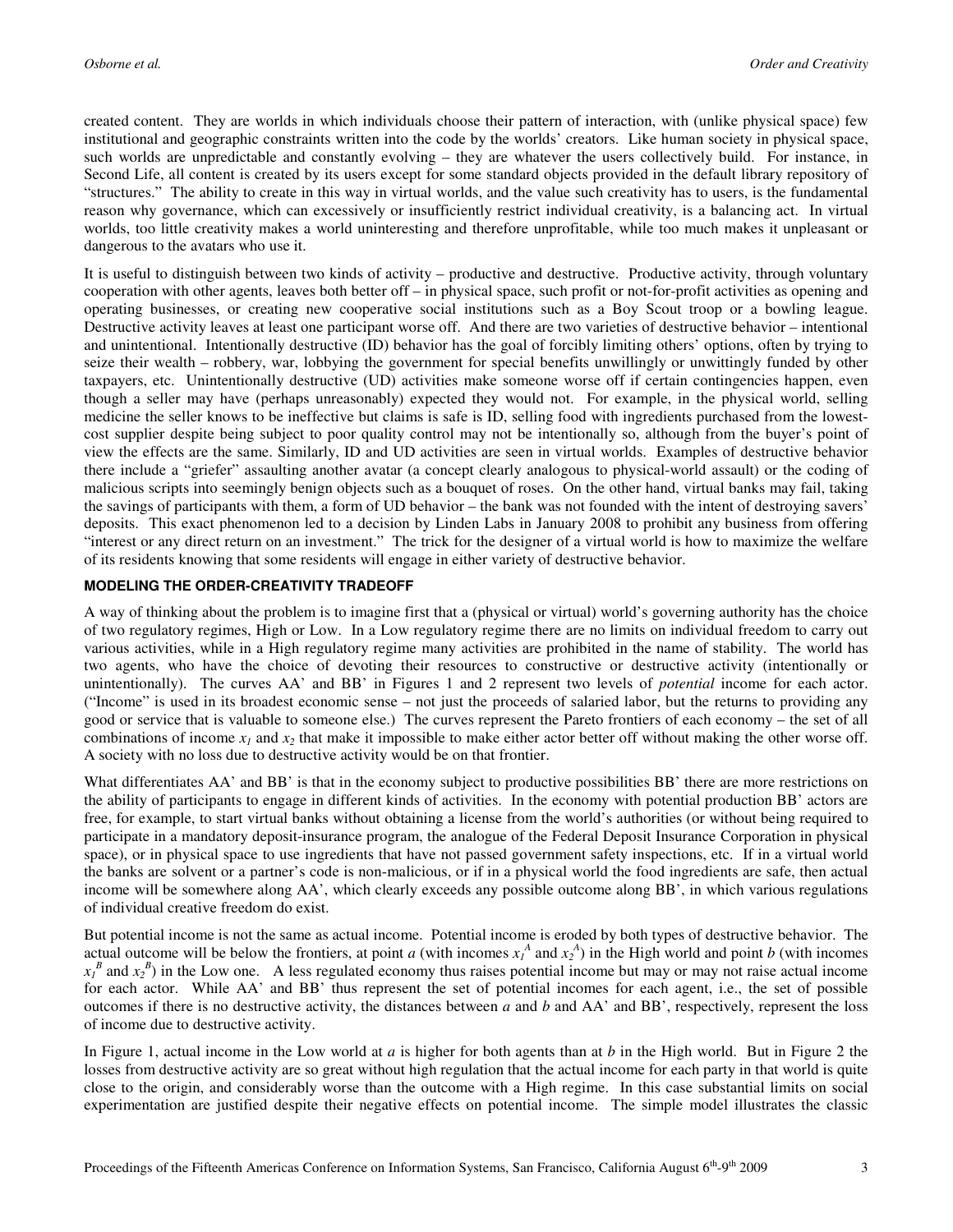argument between those who believe in conserving traditional cultural patterns and those who believe in changing them, or at least allowing them to be changed, in the pursuit of progress<sup>3</sup>.



**Figure 1. A world where more freedom is preferable.**



 **Figure 2. A world where less freedom is preferable.** 

#### **INTENTIONALLY DESTRUCTIVE (ID) BEHAVIOR**

-

The question of interest becomes whether virtual worlds, compared to the physical one, are better served by a Low or High regime. There is no way to answer for certain, but the model suggests some guiding principles. First, ID activity should generally be policed to the extent possible. All ID activity moves the participants in any virtual world away from the Pareto frontier. It is thus unsurprising that virtual worlds generally police purely predatory activity to the extent the technology allows.<sup>4</sup> So-called "griefers" mimic physical-world vandalism, assault and homicide, and (also in imitation of physicalworld behavior) frequently do it through organized gangs, with command structures, division of labor and meticulous planning. Their efforts are often profoundly resented by other virtual-world users. This is why firms such as Linden Labs take them so seriously. (Dibbell (2008) has an account of the constant war between griefers, their victims, and the owners of virtual worlds.)

<sup>3</sup> . For a useful more recent analysis of this problem, and the implications it has for governance, see Raeder (1997).

<sup>&</sup>lt;sup>4</sup> An exception is environments where players take pleasure in defending themselves against predatory behavior, as in many network gaming worlds.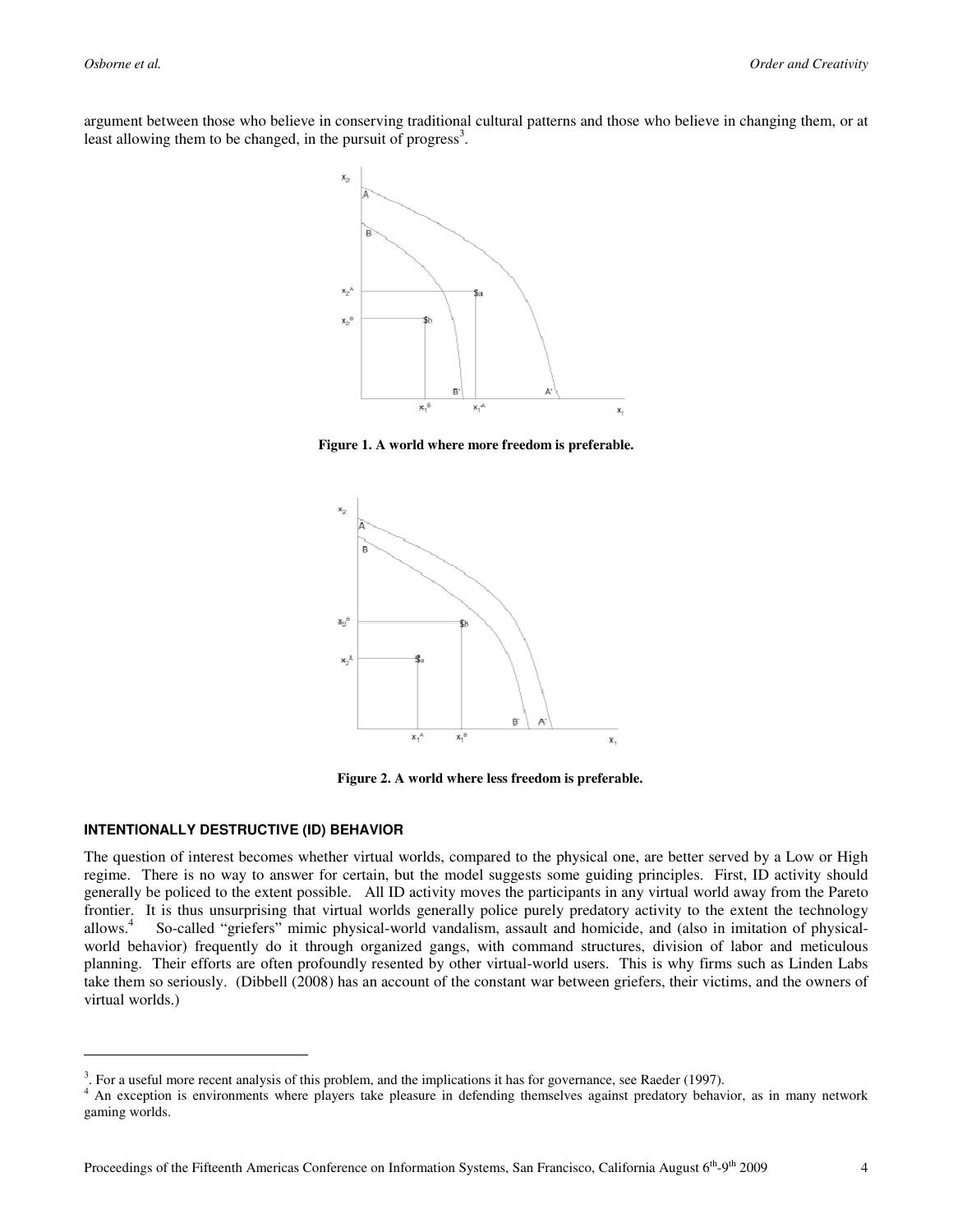Constant vigilance against such actions will be a requirement for the success of virtual worlds, all the more so because of the ease with which people can exit virtual as opposed to physical worlds. While a resident of a country in physical space may be threatened by widespread violence, if so her options are primarily limited to self-defense rather than migration. She may hire security guards or place defense mechanisms in her home, but the high degree of society-specific investments she has made in herself (mastering the local language rather than a foreign one, understanding local business culture but not that of a foreign land) combined with the cost of uprooting her household and moving to a foreign land make migration comparatively difficult. Movement from one virtual world plagued by ID behavior to another where it is much better controlled is, in contrast, a relatively simple act. The control of ID behavior is likely to be a key requirement of successful virtual worlds. The user who in one society must constantly defend his avatar or island is likely to strongly prefer the world where the world's creator instead does this job for him, just as individuals in physical space prefer societies with law and order to those where they must rely primarily on themselves for defense.

#### **UNINTENTIONALLY DESTRUCTIVE (UD) BEHAVIOR AND THE VALUE OF EXPERIENTIAL VARIETY**

The challenge arises with UD behavior. Should the attitude of the owners of a virtual world, absent the intention to defraud (fraud being ID behavior), be one of *caveat emptor*? Or do they maximize the freedom to experiment by their participants, even at the cost of a great deal of UD activity?

An answer to this question is suggested by the role of variety in virtual worlds. We believe that the primary attraction of virtual worlds for the consumer is their astonishing variety and creativity. Variety in physical space is valuable to consumers, though only up to a point. Consumers like to have more kinds of cars to choose from, but too many choices can become paralyzing, as recent research suggests (Botti and Iyengar, 2006). But in virtual worlds diversity of experience is often the goal itself. The proper comparison in virtual-world design is not to a consumer having difficulty choosing from among several dozen different kinds of toothpaste, but to a person who enjoys traveling and wants to visit as many countries as possible.

The role of diversity in virtual worlds has been explored before. Castronova (2006) invokes the economic model of club goods to describe virtual worlds. A club good is a good that is public, in that benefits can be provided simultaneously to many members, but is also subject to crowding costs when too many people use it simultaneously. More participants can be better for the user, because more variety makes the product more enjoyable, but too many participants make the club undesirable, for search-cost (it is too difficult to find a good trading partner) or infrastructure-cost reasons. A country club with too few members is one where opportunities to socialize are limited, but a club with too many members is one where it is difficult to reserve time on the golf course, because building enough courses to accommodate so many users with reasonable waiting times would be prohibitively expensive. The former effects are known as network effects, in which the bigger the network of participants, the greater the opportunity for valuable exchange and interaction. The latter effects are crowding costs, the difficulties that arise, either from search costs or overuse of the club's resources, from too many members. Castronova argues that as the number of participants increases from zero, synthetic worlds benefit from having more players for a time, but crowding costs eventually mean that adding players makes the world less desirable. Note that the crowding costs are not simply the claim on computer time from more users, which can be addressed by the purchase of more processing power and memory, but the actual occupation of virtual space by avatars – the problem, to borrow from the baseball player Yogi Berra's famous remark, of the island that is so crowded that no one goes there anymore.

But we believe that the worlds under study here the network effect will dominate. While games built around specific achievements and experiences – combat games, for example – may quickly be subject to crowding, games built around social interaction are much less so. For such worlds the variety of potential experiences cannot help but make the experience more attractive, subject to two qualifications. First, the interactions must be primarily productive rather than destructive. Second, there must be a technology making it easy to seek out new experiences and to store and retrieve enjoyable ones. If these conditions are met, interaction in a virtual world is not like consumption of such physical objects as cars or food, where decisions are often driven either by a desire for durability or by habit. While an observer just arriving from another planet might marvel at the dozens of breakfast cereals that the consumer in a typical supermarket has to choose from, the average consumer chooses relatively few of them over time. In part this is a function of the quality provided by known brands – a consumer may not wish to risk low quality from a producer he does not know and thus continues to consume the same brand rather than be adventurous and try another. In addition, many physical products are not bought often enough for variety to be a compelling trait compared to reliability. But in a virtual world like Second Life, visiting many different islands adds to the attractiveness of the experience.

Variety is costly to manufacture, but this effect is much more dramatic in physical than in virtual spaced. Often producing new varieties of physical-world products is costly, requiring a multitude of resources unnecessary in the virtual world, such as electric power, manufacturing equipment, advertising space, etc. These resources are much more meaningfully scarce than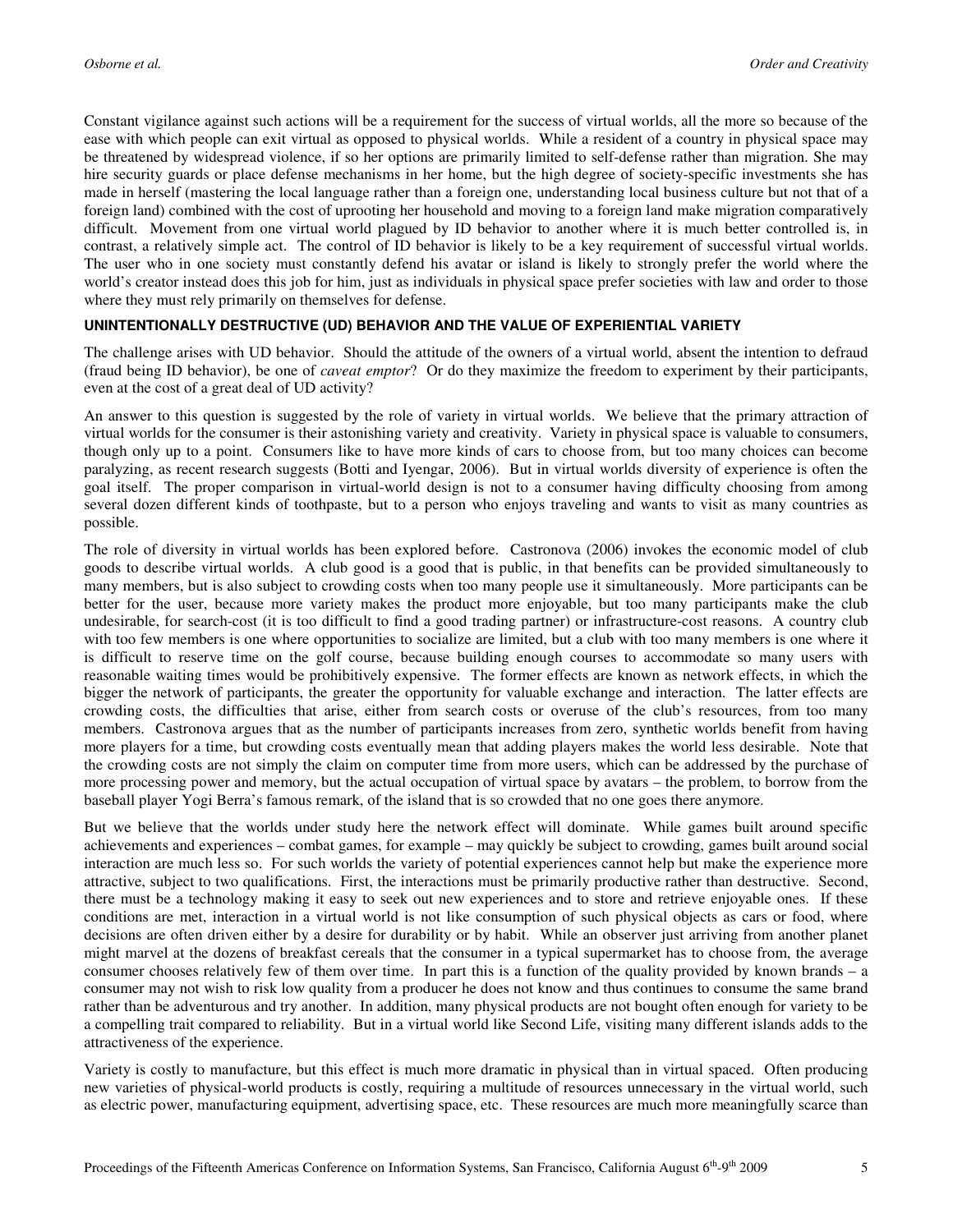-

the key ingredient in virtual worlds, which is human creativity.<sup>5</sup> Recalling that ID behavior, no matter how creative, should always be controlled, what makes UD behavior problematic is that competition is relatively ineffective as a remedy. But because of the ease of producing variety, competition is more powerful in virtual space than in physical, and thus it is more likely that the losses to UD behavior in a Low world will be outweighed by the much greater potential income. Part of the reason that a bank failure is more problematic in physical than virtual space is that there are relatively few banks in the former, because banks are difficult to start there. Banks in physical space are less damaged by this constraint, and the fact that it is easier to start one suggests erring on the side of creativity rather than regulation. It is true that Linden Labs recently took the extreme step of banning such financial institutions, but we wonder whether such a response is excessive. This presumption in favor of creativity is all the more true if (as seems likely) people in virtual space develop systems for rating the quality of various services (e.g., banks) offered there.

This effect is even more enhanced by the non-arbitrary dictatorship that is likely to prevail in most virtual worlds. In physical space, governance occurs through both more dictatorial and more consensual systems. It is not obvious that a non-consensual ruler, e.g. a hereditary monarch rather than an elected president, is intrinsically hostile to human happiness. The key issue is not the fact that a dictator is a dictator, but what it is he dictates. If rule is by ironclad custom or otherwise made predictable and non-arbitrary, citizens may still be free to pursue their interests. Dictatorial rule that nonetheless left substantial room for individual autonomy within expansive limits, such as took place in nineteenth-century Austria-Hungary or in British-ruled East Asia (Sowell, 1994), might be preferable to democratic societies where the rules – who is permitted to do what, what government services are provided, and who pays for them – oscillate wildly from one government to the next. And virtual worlds are dictatorships, but profit-maximizing ones. The owners set the rules for interaction and social experimentation, but everyone knows what the rules are, and knows they are likely to be stable, because ownership of the rulemaking power will not change much, and because the ruler's goals – profit maximization – are transparent. Political instability – that is, instability in what the rules for social experimentation and interaction are – is a major deterrent to creative activity. Worlds run strictly for profit may have rules that differ substantially from those in physical space, but they will nonetheless be stable, and hence will lend themselves to more creative experimentation.

In short, in virtual space both demand and supply favor the creation of variety. Less regulation of activity that might be UD allows for more activity that will in the end be constructive, while the losses to UD activities are also minimized relative to physical space by the features of virtual space.

#### **AN EXAMPLE OF CREATIVITY IN VIRTUAL SPACE – INTELLECTUAL-PROPERTY RULES**

Some confirmation of the tilt toward creativity and against restricting it can be found in the intellectual-property rules of the virtual world Second Life. Note first that intellectual-property protection, particularly copyrights and patents – is in physical space a tradeoff. The granting of a copyright or patent is legal recognition of a monopoly right. Monopolies charge higher prices and produce less compared to a competitive market, and so this monopoly grant is costly. However, if innovations are costly to create but cheap to copy once someone else has incurred this cost, the incentive to create without intellectualproperty protection is severely diminished. To see how these issues are handled in virtual space, consider excerpts below from the user agreement of Second Life<sup>6</sup>:

"Users of the Service can create Content on Linden Lab's servers in various forms. Linden Lab acknowledges and agrees that, subject to the terms and conditions of this Agreement, you will retain any and all applicable copyright and other intellectual property rights with respect to any Content you create using the Service, to the extent you have such rights under applicable law.

Notwithstanding the foregoing, you understand and agree that by submitting your Content to any area of the service, you automatically grant (and you represent and warrant that you have the right to grant) to Linden Lab: (a) a royalty-free, worldwide, fully paid-up, perpetual, irrevocable, non-exclusive right and license to (i) use, reproduce and distribute your Content within the Service as permitted by you through your interactions on the Service, and (ii) use and reproduce (and to

 $<sup>5</sup>$  Creativity is not the only resource required; others include "land" sold by the world's owners, and the time of agents hired as "employees"</sup> on the land to make it more attractive. But these constraints are often not as severe as those of the physical world – those resulting from a disastrous harvest or pressure on physical land, for example. Indeed, while physical land is finite, and its geographic relation to other physical land is sometimes unalterable, virtual land can be created at will without such geographic constraints. Once a social experimenter has created something, its only opportunity cost is a trivial one, computer storage space and maintenance. It is true that the ways in which creativity can be deployed are limited by the virtual world's coding, and whatever restraints the owners choose to write into it. But this constraint is one that can be easily worked around in a world that has the emphasis on the variety we believe is necessary. It is similar to the constraint that a novelist can only write in his native language – binding, but still leaving a great deal of room for experimentation.

<sup>6</sup> Obtained from http://secondlife.com/corporate/tos.php, accessed on January 7, 2009.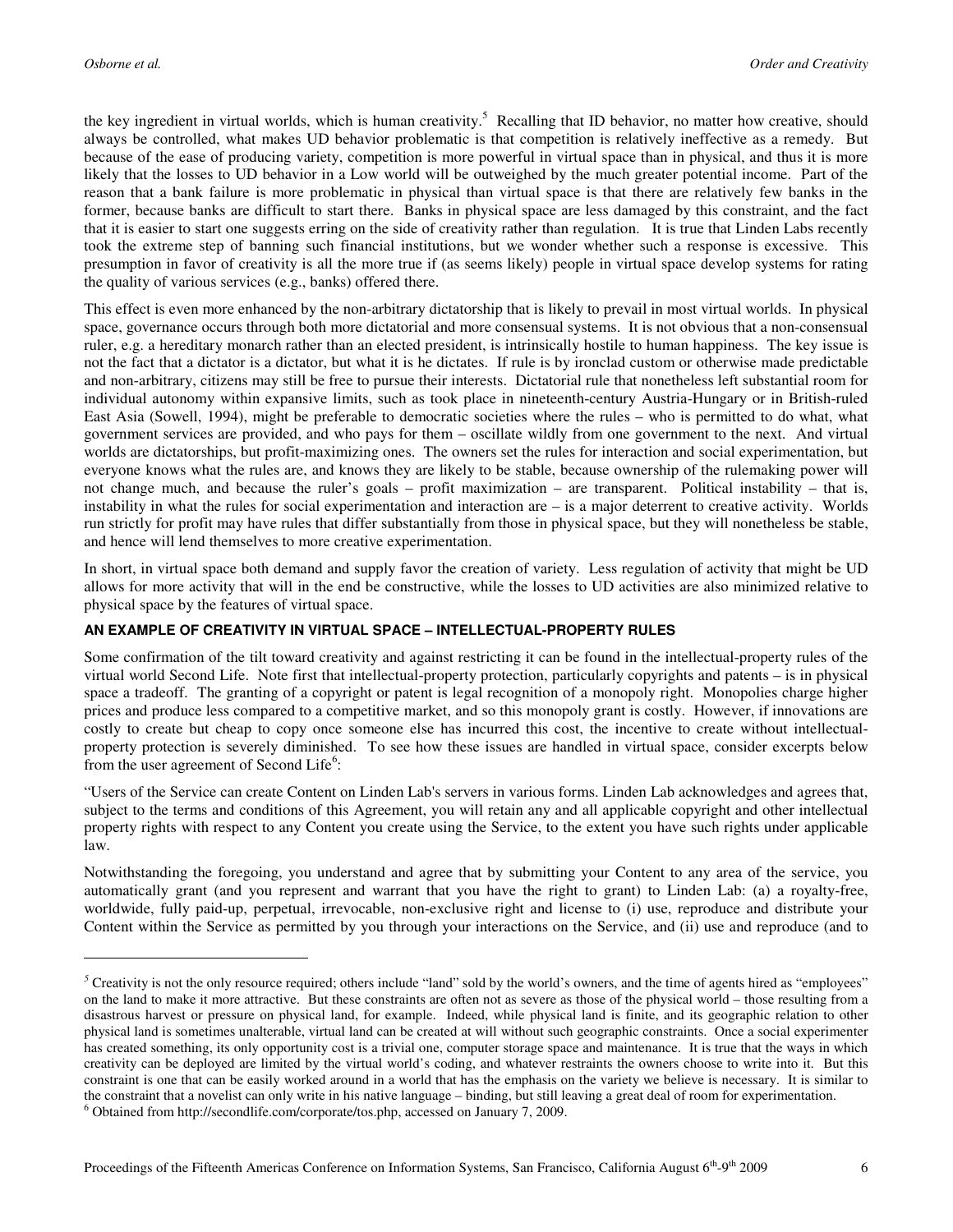authorize third parties to use and reproduce) any of your Content in any or all media for marketing and/or promotional purposes in connection with the Service.

...

You also understand and agree that by submitting your Content to any area of the Service, you automatically grant (or you warrant that the owner of such Content has expressly granted) to Linden Lab and to all other users of the Service a nonexclusive, worldwide, fully paid-up, transferable, irrevocable, royalty-free and perpetual License, under any and all patent rights you may have or obtain with respect to your Content, to use your Content for all purposes within the Service. You further agree that you will not make any claims against Linden Lab or against other users of the Service based on any allegations that any activities by either of the foregoing within the Service infringe your (or anyone else's) patent rights."

The first feature of the agreement to note is that in any virtual world, physical-world copyright law does not cease to hold. Anyone who writes a song and incorporates it onto her island in a virtual world still holds all legal rights to the song that she possesses in physical space in her country. (Whether copyright can be meaningfully enforced in virtual space, particularly given that companies may incorporate anywhere and the identities of those who appropriate copyrighted material are harder to trace, is a separate question.)

But apart from these exceptions, Second Life allows any resident to click on an object and learn the rules on distribution and modification that the creator has attached to it. That the creator can define such rights so easily is the key point. Avatars in Second Life have the ability to create almost any digital content – a table, a tree, a store, or even a whole town or city.Such content is owned by the creators, who can buy, sell, or give it away. For instance, the popularity of fashions for avatars has led many people to open fashion stores in Second Life. Clothes, accessories, and even body shapes and skins are created and put on sale by the owners. The incentive to create such things is diminished if the owner cannot control re-use or modification. (Such control can be motivated by emotional satisfaction as much as a desire to make money.)

But Second Life uses technology to vest the creator with a near-absolute intellectual-property right that the physical world can only crudely duplicate through such tactics as copyrights and patents. Physical-world enforcement of intellectualproperty rights generally involves uncertainty over such questions as whether an invention is truly novel, or whether fair use should govern the reproduction of a book excerpt. Such questions often create expensive litigation, and new technology generates new issues that may take years to resolve in the courts, creating delay that may retard innovation further. But Linden Labs has used technology to create a near-perfect property right for objects, songs, etc., with the only limitation being the ability of other residents to circumvent the Second Life code that allows creators to set the rules for use of their creations. This means that Linden Labs itself enforces the property right, which is defined in absolute terms, much as rights to, say, a television set are defined and enforced in physical space. Intellectual property in Second Life (with the exception of the prohibition on taking creations out of Second Life into another virtual world) duplicates the theoretical ideal of economic models of intellectual property, and thus maximizes the creativity that physical-world laws can only imperfectly promote. This is unsurprising, given that the monopoly costs of intellectual-property rights are lower in an environment such as Second Life, assuming that consumers desire variety and that the creation of variety is easy.

#### **TRANSPARENCY**

UD activities are still costly, although they are a negative side effect of an activity that may be on balance beneficial. How are they to be policed? Transparency is the key requirement. Transparency here refers to the ease with which users can obtain information, financial and otherwise, about the partners they contemplate doing business with. In physical space this is accomplished through both public and private means. The former include such reporting and monitoring agencies as the Securities and Exchange Commission, as well as the policing of fraud. The latter includes such devices as standards set by the accounting industry and groups such as Consumers Union, which test products for reliability. Virtual worlds should make it easy for any user to access the history and reputation of any commercial enterprise, perhaps through such tactics as establishing (or importing from physical space) accounting standards that its enterprises must adhere to and make readily accessible, or allowing (and making easy) the creation of ratings from other enterprise customers. Since users will be able to create on their own a wide variety of assessment or vetting methods for virtual businesses, the world's owners need only to not prohibit the creation and use of such methods. We predict that the development of such ratings systems will become a common feature of virtual worlds, and perhaps even a substantial money-making opportunity in its own right.

#### **LESSONS FOR PHYSICAL SPACE**

The key features of virtual space – the ease of creation of new experiences in a given world and of the creation of new competing societies – will never be perfectly duplicated in physical space. But over time the borders between societies in physical space – which, unlike those in virtual space, have never been airtight – have become ever-more permeable.